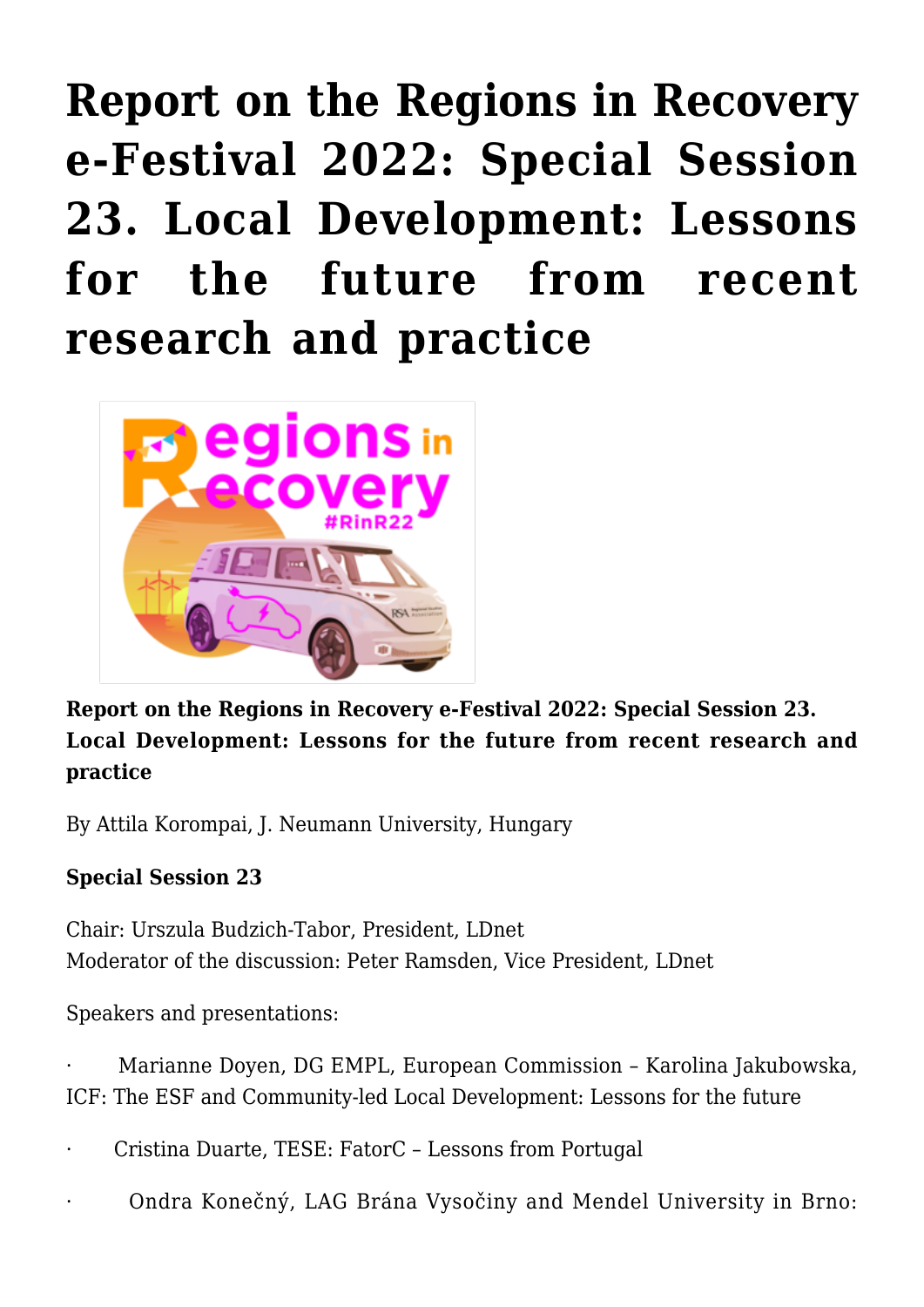Experiences and Future of CLLD Implementation through Multi-funded Support (ESF) in Czechia

The special session was organised by LDnet. The session started with the presentation of the recent study carried out for the European Commission on "The ESF and Community-Led Local Development: Lessons for the future" presented by M. Doyen and K. Jakubowska. After a short overview of CLLD objectives and practice in EU member states the encouraging (broader range of eligible themes, target groups and projects, space for experimentation, facilitation of integrated approaches, promotion of community trust, programming support) and discouraging (administrative capacity and silo mindsets, time and capacity building, connecting local needs to Thematic Objectives, existing other placebased interventions) factors affecting the use of ESF funding for CLLD were evaluated. The main types of ESF funded CLLD support were employment, inclusion, and education. The value added of supported projects were presented through case studies. In summary, the recommendations are the following:

- · More communication and sharing of learning,
- · More administrative flexibility,
- More autonomy for LAGs.
- · More diverse target groups,
- More diverse indicators to measure progress.

The presentation on Portuguese experiences introduced the wide range of FatorC activities in Cascais municipality, concentrating on employment and social inclusion covering various social groups and sectors. The main challenges were the complex application processes, little flexibility to create application announcement and reduced capacity to analyse reimbursement request. Solutions were the organisation of clarification sessions, bringing together urban LAG in Lisbon region to create common proposals for social innovation, and closer articulation between LAGs and MA to facilitate its analytical work.

There was a dynamic increase of CLLD-s in Czechia involving 95% of rural inhabitants by 2015. Top level the obstacles to the implementation of CLLD strategies were the missing subsidies for necessary topics, the conditions within